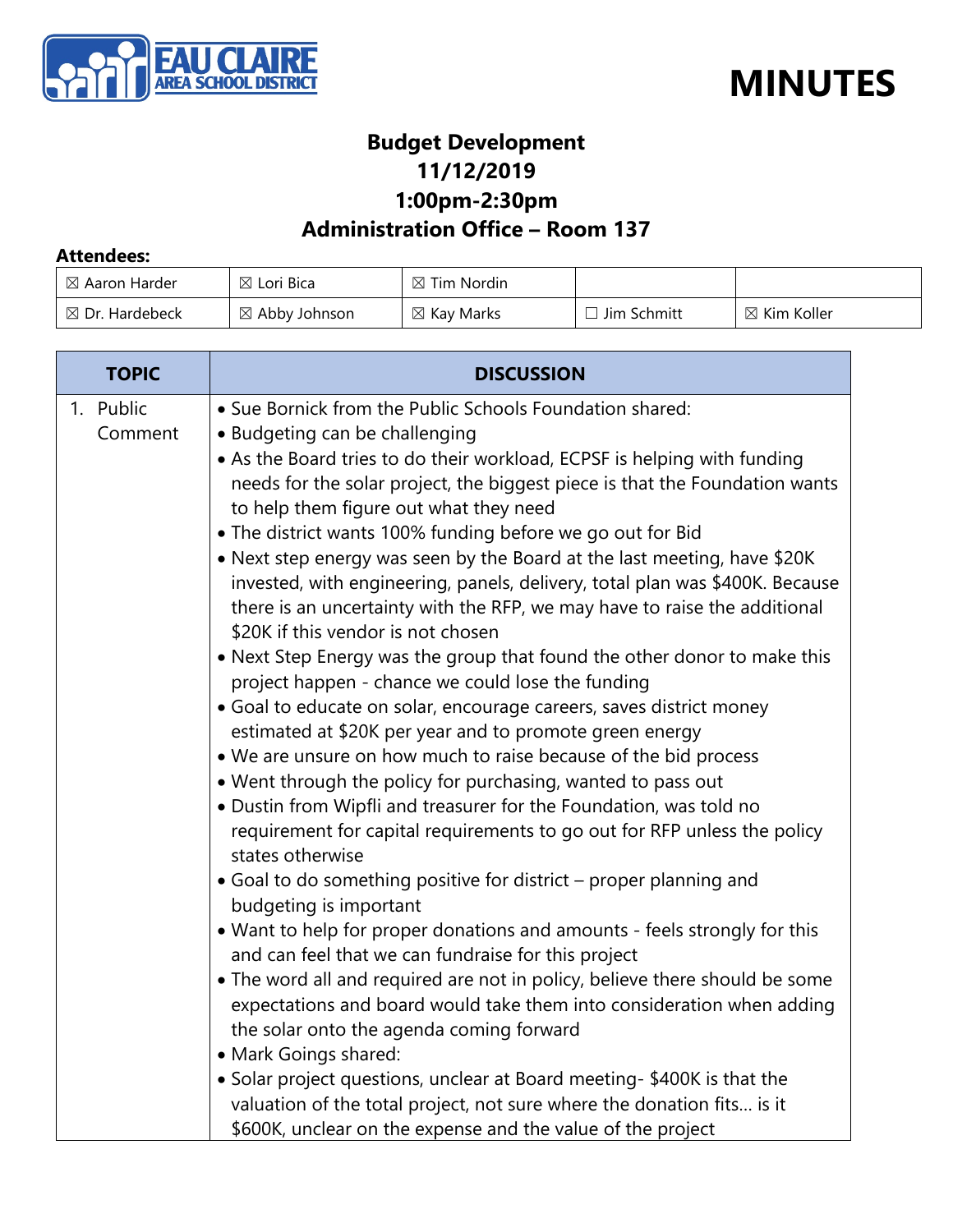|                                  | <b>MINUT</b>                                                                                                                                                                                                                                                                                                                                                                                                                                                                                                                                                                                                                                                                                                                                                                                                                                                                                                                                                                                                                                                                                                                                                                                                                                                                                                                                                                                                                                                                                                                                                                                                                      |
|----------------------------------|-----------------------------------------------------------------------------------------------------------------------------------------------------------------------------------------------------------------------------------------------------------------------------------------------------------------------------------------------------------------------------------------------------------------------------------------------------------------------------------------------------------------------------------------------------------------------------------------------------------------------------------------------------------------------------------------------------------------------------------------------------------------------------------------------------------------------------------------------------------------------------------------------------------------------------------------------------------------------------------------------------------------------------------------------------------------------------------------------------------------------------------------------------------------------------------------------------------------------------------------------------------------------------------------------------------------------------------------------------------------------------------------------------------------------------------------------------------------------------------------------------------------------------------------------------------------------------------------------------------------------------------|
|                                  | • If we are putting improvements on the buildings with 25-year warranty,<br>can we account for something in the Fund Balance?<br>• Passed out a letter - looked at this last spring, wanted to get on radar,<br>expansion on bridge – when deductible went up, all cost went back on<br>employees, ultimately could be \$500 or \$1000 benefit to all employees<br>but realistically 10% of employees use it<br>• As we are trying to attract and retain, those that have that event year,<br>could mean a lot to have the higher bridge<br>• Prior to the budget overhaul - increment/stipend conversation was put on<br>hold, that review on the extras we pay for is very late in happening, will be<br>a monumental project to look at, looking at equity, are we prioritizing<br>athletics or music, what about secondary or elementary, Board should<br>plan for large discussion when they want to look at it<br>• Excited 2020 drop off made agenda, need to decide how we can leverage<br>to the best use of the citizens for our district, short term debt or<br>referendum                                                                                                                                                                                                                                                                                                                                                                                                                                                                                                                                             |
| 2. 5-Year<br>Capital<br>Projects | • Looking at 5-year capital budget<br>• B&G has done work to prioritize things that are needed for improvement<br>• Typically, we use \$1.6M for improvements each year<br>• Bolded items are things that should be prioritized for 2020-21 year<br>• Other items are things that have made the list, but can wait, italicized<br>items are rising to the level of something on our radar<br>• Somethings are prioritized for other work that needs to be done<br>• MHS is listed for solar project, the roof warranty will be running out, don't<br>want to put panels on then have to take them off in 5 years to reroof<br>• NHS/MHS tennis is listed because of upkeep for safety<br>• Safety features also rose to the top<br>• Secure entrance at Roosevelt would require us to do a fire alarm system<br>at the same time<br>• Daktronics Accessibility at Memorial High School because it is on the<br>second floor<br>• Prairie Ridge has a few HVAC things on the list, some things changed due<br>to a reroofing project to hold out on replacement a little longer<br>• Spray booth at Service Center, HVAC was from when it was a Coca Cola<br>factory, to prioritize employee safety a new unit is required<br>• Always money set aside for contingency and asbestos removal<br>• Have been doing a lot of school/community visits, something to telling<br>community, we are just trying to keep up, community is asking what<br>about modernizing? Where are the facilities of the future?<br>• This is not glamorous work being done, these are the no fun things we do<br>to our house that people don't notice |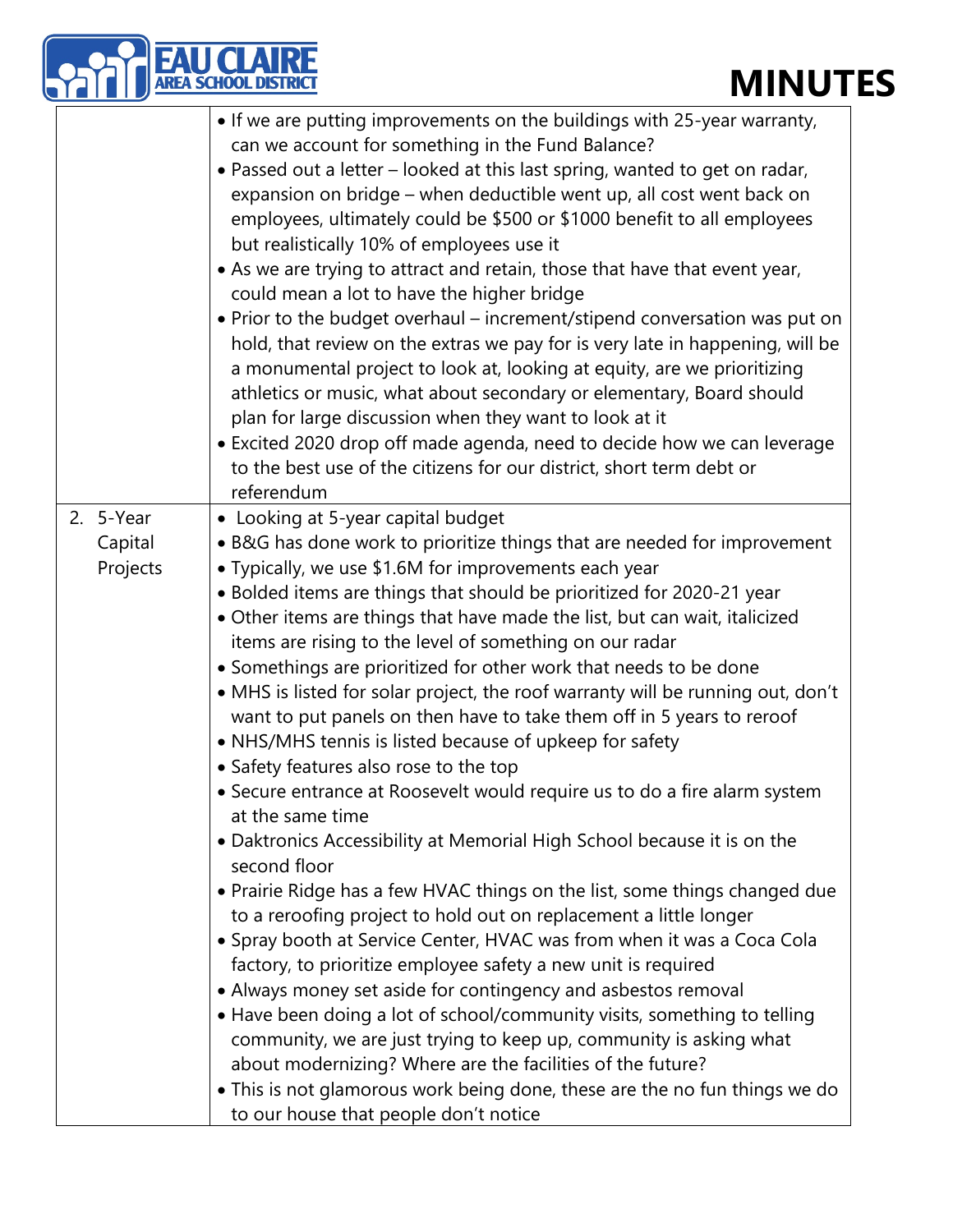# **FAU CLAIRE**<br>AREA SCHOOL DISTRICT

|           | • Next step, will be presenting first meeting in December and seek approval    |  |  |
|-----------|--------------------------------------------------------------------------------|--|--|
|           | second meeting in December, in order to get competitive bids, we look to       |  |  |
|           | bid them in February or March for work in the summer                           |  |  |
| 3. BDC    | • Goal today is to figure out a timeline, reviewed workload list               |  |  |
| Workload/ | • Compensation Equity - Board directed some work to be done                    |  |  |
| Timeline  | • Increments – has been on the list for a while                                |  |  |
|           | • Athletic Fees - has been on the list for a while, need to decide what's next |  |  |
|           | • Time Clock System – we need to treat our hourly employees like hourly        |  |  |
|           | employees, we do a manual process now, want to start to have                   |  |  |
|           | conversations now because it is a lengthy process, would need to wait          |  |  |
|           | until 2021 for proper implementation                                           |  |  |
|           | • Inclement weather days – Hourly employees hired after July 1, 2018 fill      |  |  |
|           | out timecards, before that you are just paid like a salary, people were paid   |  |  |
|           | for not working and then had to make it up in the end without pay              |  |  |
|           | • OPEB communication to staff - actuaries are working on our data, hoping      |  |  |
|           | to get some preliminary data this month                                        |  |  |
|           | • Budget Surplus, projected balanced budget for 2019-20                        |  |  |
|           | • Clump of three items near the end that we hoped to get a little more         |  |  |
|           | information on today, OPEB, we are awaiting actuarial study numbers with       |  |  |
|           | projections based upon the OPEB committee suggestions                          |  |  |
|           | . Would like to personally say to staff that we have chosen to do something    |  |  |
|           | this year or not, and a timeframe for when it will come back to the            |  |  |
|           | surface, want to avoid panic about retirement or uncertainty                   |  |  |
|           | • Budget Surplus - important to those on Budget Development Committee          |  |  |
|           | to know how we got to this place so that we can share with the full Board      |  |  |
|           | and they can feel comfortable sharing going forward                            |  |  |
|           | • Can we get a list of the key factors that aided in the surplus? - Revenue,   |  |  |
|           | factors of expenses, and subs vs non subs has been a hot topic                 |  |  |
|           | • Every year is independent, we have a budget and an actual actual is          |  |  |
|           | more important at this point, revenue vs expense actuals, want to              |  |  |
|           | understand trends, number of staff in the mix/number of FTE, and               |  |  |
|           | students served - Understanding is very important, cannot articulate now       |  |  |
|           | • Single page of talking points every year is standalone so it's not           |  |  |
|           | necessarily a pattern so much as a single time, FAQs sheet about what is       |  |  |
|           | happening this year                                                            |  |  |
|           | • Did send a memo of where over and under spends were                          |  |  |
|           | • BoardDocs budget presentations could be helpful from year to year            |  |  |
|           | • This year we got more money per student and more money for SPED, our         |  |  |
|           | costs did go up, but so did our funding                                        |  |  |
|           | • Challenges as a Board member include trouble communicating accurately,       |  |  |
|           | speaking with one voice, not sure that all members can communicate,            |  |  |
|           | FAQ may include myths or misconceptions about budget, want to get it           |  |  |
|           | across accurately to someone who maybe has minimal understanding               |  |  |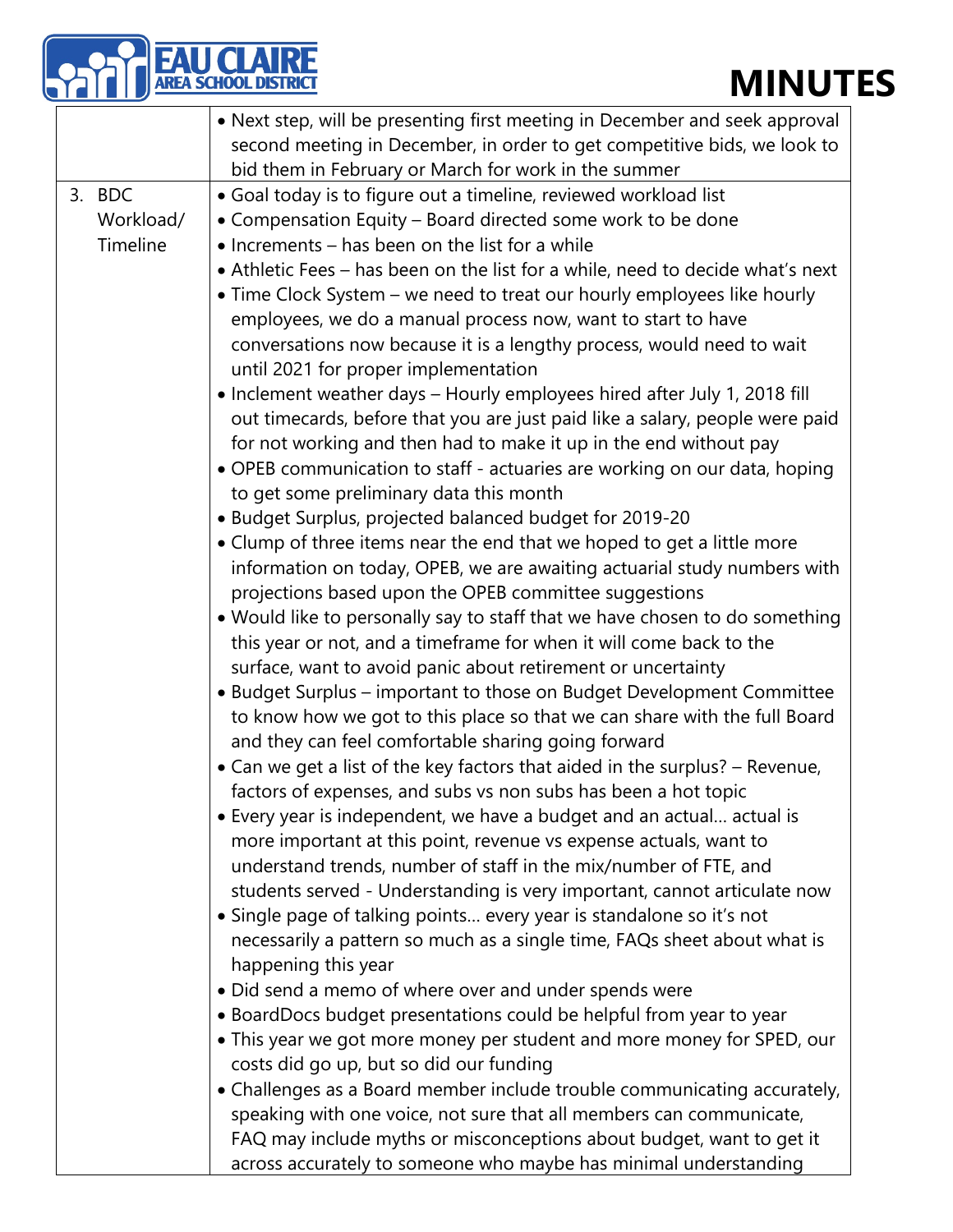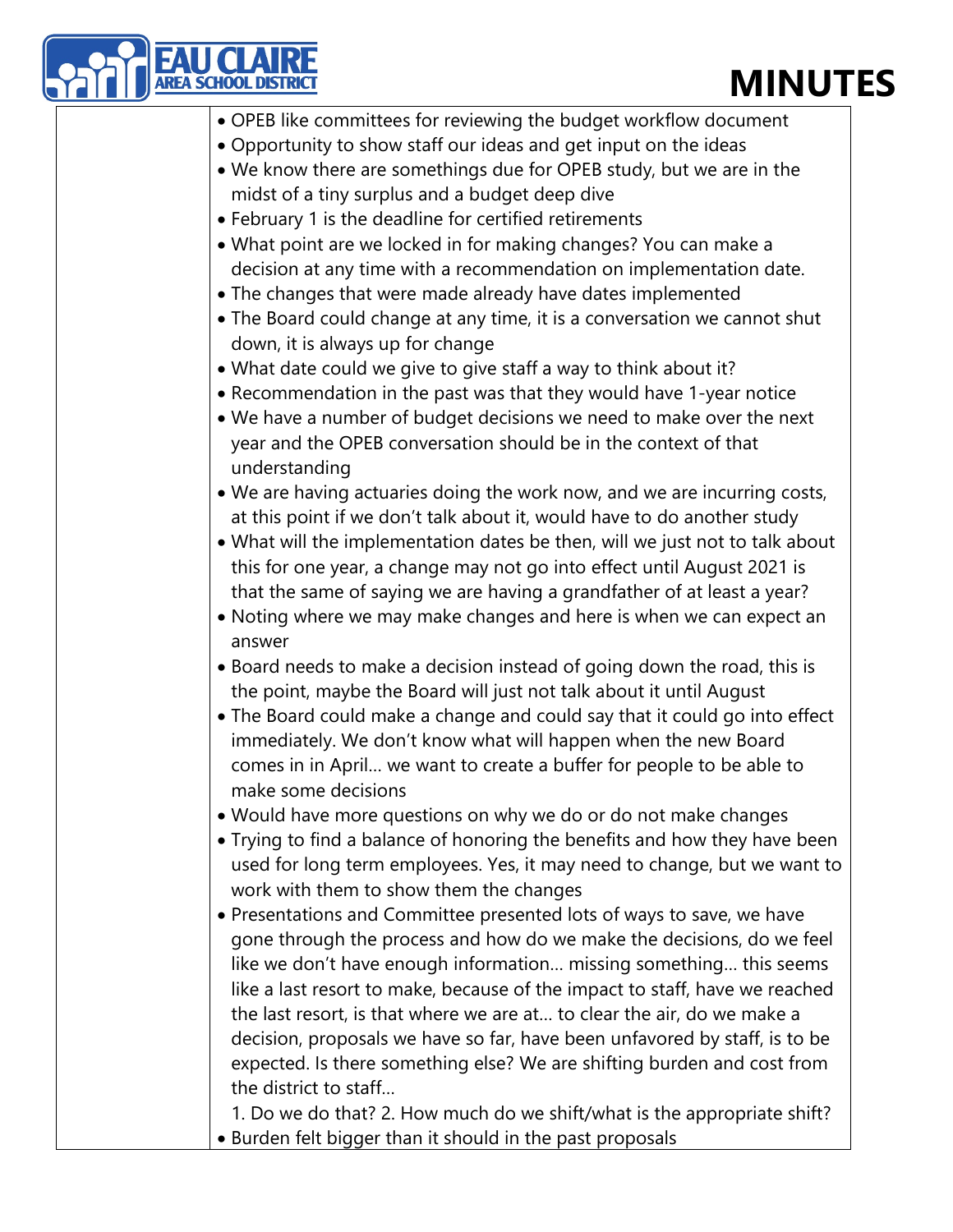|                        | <b>AREA SCHOOL DISTRIC</b><br><b>MINU1</b>                                    |
|------------------------|-------------------------------------------------------------------------------|
|                        | • Waiting until August 2020 does give a piece of mind, general instinct       |
|                        | would be to use the information we have and make a decision                   |
|                        | • We do have a responsibility to deliver decisions                            |
|                        | • Happy to weave into motion something about putting work into the topic      |
|                        | on a timeline                                                                 |
|                        | • Would like to take time to think of the motion wording to make it clear     |
|                        | . Would like to see the OPEB committee come back together with a revised      |
|                        | charge – would like to rely on them – they did come up with great ideas –     |
|                        | expand to other topics -great group, diverse, knowledgeable                   |
| 2020 Debt<br>4.        | • Worked on two potential timelines                                           |
|                        | · November 2021 fall general election, about 730 days, longer plan            |
| Drop and<br>Referendum |                                                                               |
|                        | • April 2021 spring days, 505 days, shorter plan                              |
| Timeline               | • There are some benchmarks you must meet regardless of the timeline          |
|                        | • Should make decision on which timeline in January or February 2020          |
|                        | • A lot of this timeline takes place as you are doing budget planning as well |
|                        | • November 2021 – would have to approve timeline by February 1, 2021          |
|                        | • The levy goes down for 2020-21 school year, taxpayers would see a           |
|                        | change in December for a January implementation                               |
|                        | • Number of things to take into consideration, listening sessions on what     |
|                        | the needs are of the district, longer 3-5 sessions, shorter 3 sessions        |
|                        | • Also, must consider, once you get the input and you develop your            |
|                        | question, you need to take the question back to the public, we did a          |
|                        | phone survey last time                                                        |
|                        | • Do you want to tie the referendum to a general election for a bigger        |
|                        | turnout or in April for the smaller turnout?                                  |
|                        | • People in the district have different views on what should be included in   |
|                        | the referendum, it is important to find that before you go out                |
|                        | • All of this stuff takes a lot of time, conversation, listening sessions     |
|                        | • If you are going to do referendum, want to set that timeline in January to  |
|                        | be transparent                                                                |
|                        | • 70 days prior is when you set the question, you need to start the           |
|                        | campaign to sell the referendum                                               |
|                        | • Should be discussed in the work session to be sure everyone is clear of     |
|                        | the expectation                                                               |
|                        | • General election may be out of reach because there is not a normal          |
|                        | election in 2021                                                              |
|                        | • If we pass in April or November, how fast can we start facilities work?     |
|                        | Would have to wait until Summer 2022                                          |
|                        | . We missed our chance to avoid the dept drop in taxes, we talked about       |
|                        | the possibility of issuing debt without a referendum in order to fill in that |
|                        | gap to help keep the expectations high                                        |
|                        | . Do we just concede that drop off was missed?                                |
|                        | • Have looked into some things that we want a little more information on      |